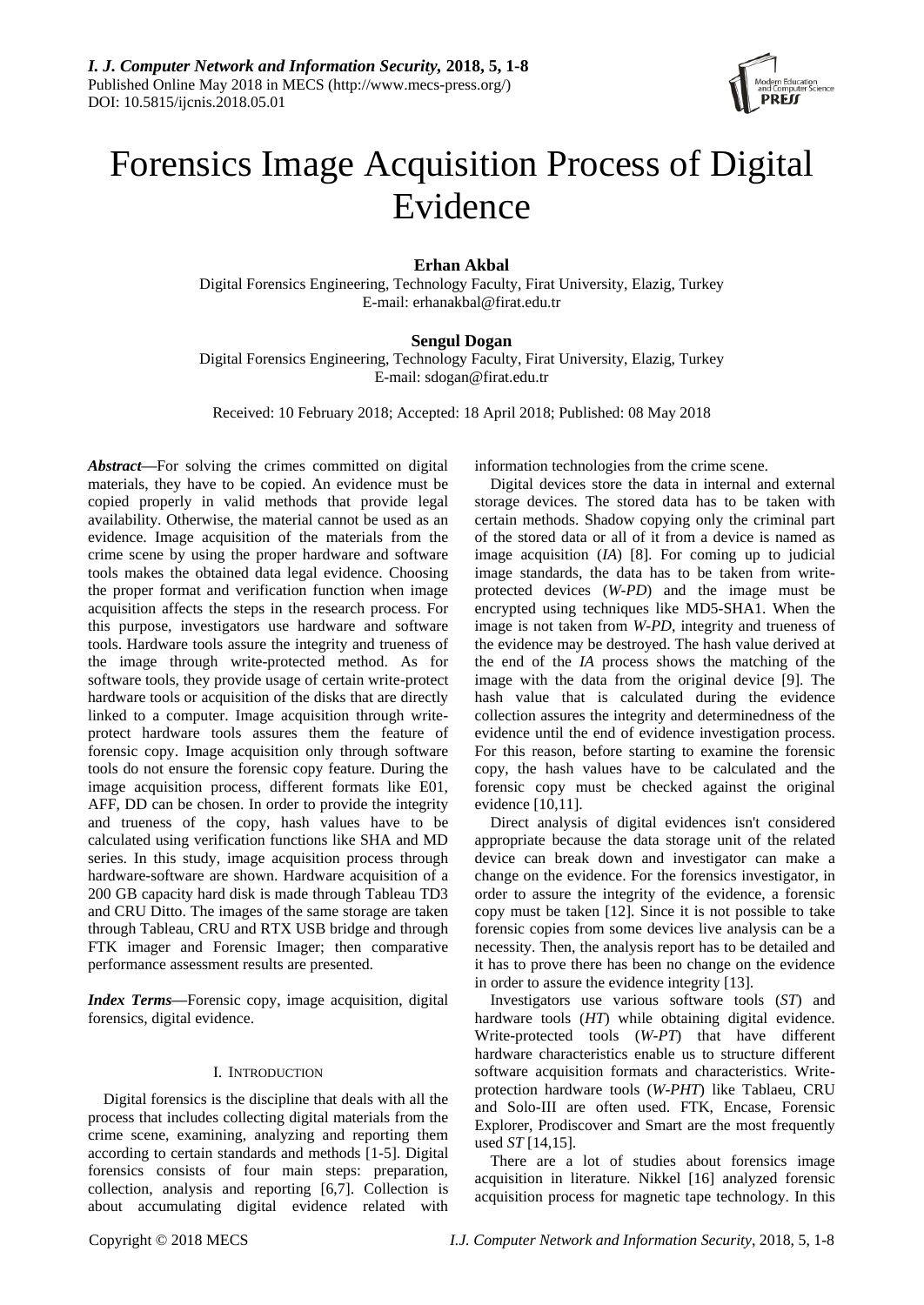study, a method was proposed for acquisition and analyzing files of tape storage media. Hirwani [17] et al presented the process of forensics image acquisition and analysis in virtual machines. They were developed a procedure to examine virtual disk images. Casey [18] presented digital forensics procedures. He showed that the forensics image acquisition process should be done as soon as possible. He pointed out that volatile data must be retrieved, then the system must be shut down and the data must be copied to permanent storage devices. Nelson [19] et al showed that a forensic copy of a storage device needs to be bit-by-bit copy. They presented that the copy could be stored as a file on another device or as a drive on a disk.

In this study, hardware images are taken by means of CRU Ditto and Tableau TD3. Software images are also taken through CRU Ultradock, CRU RTX, and Tableau Bridge; then acquisition time, connection type and average transfer speed are presented comparatively. In the study both compressed and uncompressed hardware and software images are taken through the FTK Imager and Forensic Imager in E01 and DD raw format. The aims of this study:

- Comparing the *IA* times of CRU Ditto with Tableau TD3, the tools used for software *IA*.
- *IA* by the means of FTK Imager and Forensic Imager through the write-protection hardware (*W-PH*) and showing the effect of the software to the time of *IA*.
- Presenting the effect of hardware write-protected (*W-P*) bridge tools to the duration of *IA*.

#### II. FORENSIC ACQUISITION PROCESS

For a digital material taken from the crime scene to be used as evidence, its integrity has to be protected. In legal laws of countries, there are clear issues about this point. The common feature of these substances is that the evidence for clarify the crime must be obtained in accordance with the law. It is also stated that the evidence obtained without the law will not be accepted by the legal authorities. Compliance with laws can only be fulfilled through proving that the evidence is examined as it was in its original situation and there has been no fabricating on it. For this, the image of the output taken from the acquisition tool during collection of digital evidences has to be identical with the original material. Besides, any fabricating evidence has to be detectable when wanted. Especially the *HT* satisfying the above-stated characteristics protect integrity of evidence.

A quantitative verification score is used during the acquisition process for testing the trueness of the evidence. This is a one-way function constituted by algorithms. During acquisition, the data and this value is signed together and thus in the event of any change in the data the value of this function also changes. Thus, the integrity and trueness of the data can be checked through comparing the first verification score with the following ones. One-way function provides irreversibility.

Commonly used verification algorithms are MD (Message-Digest) series and SHA (Secure Hashing Algorithm) series.

Forensic copies are taken according to acquisition formats that are accepted in literature [20]. Image formats determine how the data derived from the evidence will be stored. DD, AFF, E01, NUIX, ProDiscover, SafeBack, Smart, XWays are some different image formats that are being used [20-22].

#### *A. Hash Functions*

Hash functions are used to assure the irreversibility and integrity of digital evidences. Hash functions derive a fixed-length hash value from the given data through mathematical methods that are contained in itself. The obtained hash value is unique and if there is a change in the data that is to be sent to the function, then the newly calculated hash value will also change. Hash value is stamp of the given data.

*HT* and *ST* of forensic image can calculate file, section, index and disk based hash values through using hash functions. Frequently used hash functions are MD2 (Message-Digest), MD4, MD5, SHA-0, SHA-1, SHA-256/224, SHA-384 and SHA-512 series algorithms [20,23].

- *MD series algorithms:* MD series algorithm is an algorithm series that produces 128-bit result. Passing the given data through algorithms that make mathematical transactions, MD series algorithms produces a 128-bit value. The algorithm is only oneway and the derived value is irreversible. There are three type of this algorithm: MD2, MD4 and MD5 [21,23].
- *SHA series algorithms:* SHA series algorithm is an encryption algorithm series that is developed by National Security Agency (NSA). It makes one-way encrypting. The process of algorithm is similar to MD series algorithms. The value it produces is 160 bit in SHA-0 and SHA-1; 224 bit in SHA-224; 256 bit in SHA-256, 384 bit in SHA-385 and 512 bit in SHA-512 [20,21]. It is commonly used in data integrity and authentication processes. While the data is divided to 512 bit pieces SHA-0 and SHA-1 algorithms, in other versions hash outputs are derived from 1024 and 512 bit pieces [20].

#### *B. Forensic Acquisition Types*

During forensic acquisition, type of the final output file has to be determined. *ST* and *HT* are compatible with different file types. The most commonly used file types DD (RAW), E01, AFF and SMART. Software and hardware tools are compatible with certain types. In the conclusion part of this study, compatibility of acquisition types with hardware and software is given in comparative form [24-26].

 *DD:* DD is also named as raw image type. It is means copying the data from the hardware bit by bit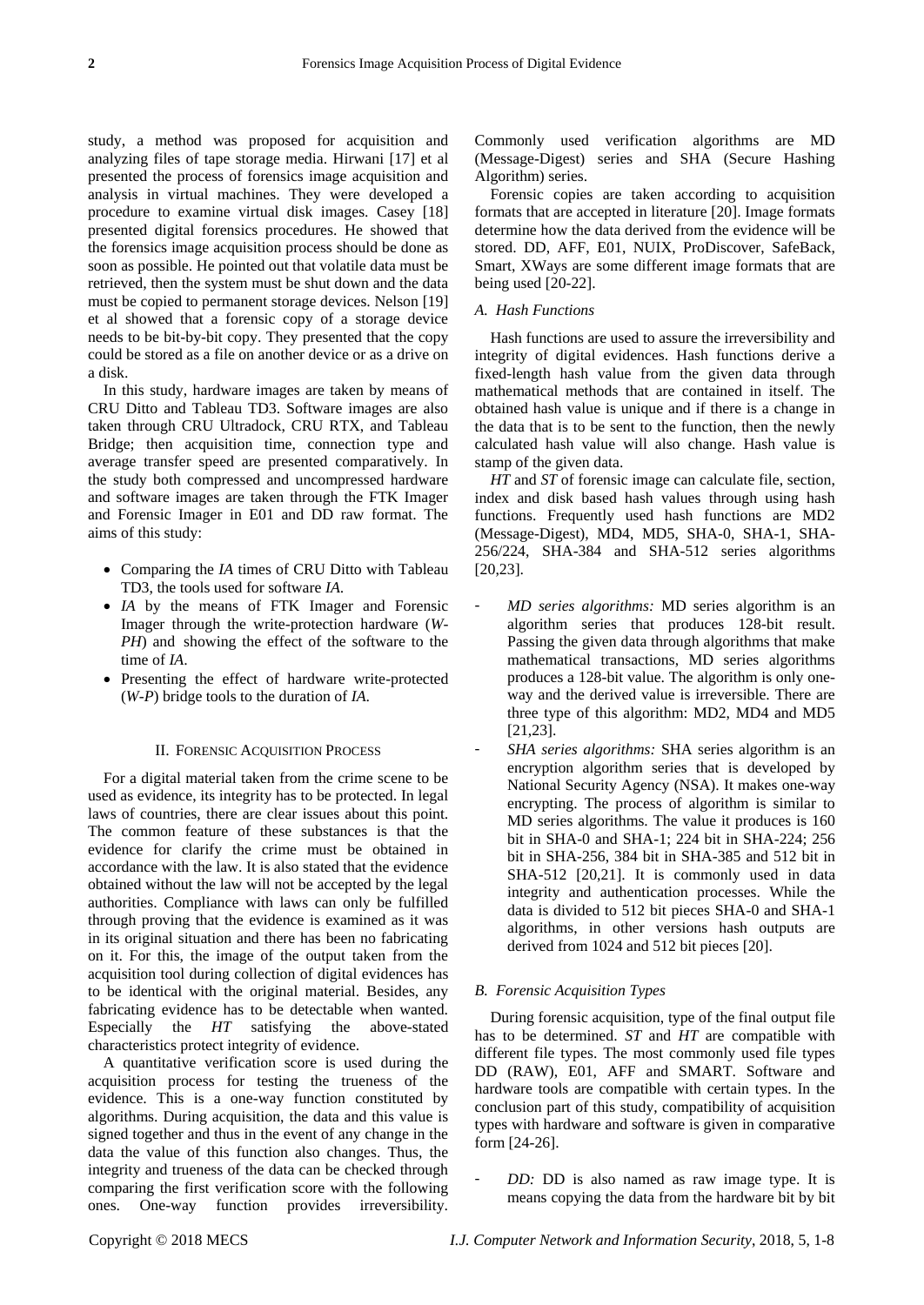without being doctored. The copy size and the disk copied are equal. Besides, it doesn't store any metadata from the copy. Its file extension is DD.

- *E01*: E01 is the acquisition type used as Expert Witness Format (EWF) by Encase. This format allows segmented copy from the disk. During acquisition, the data is divided into segments. A control value is calculated for the segmented pieces and added to the data. Along with copied file, control value and verification scores are also obtained.
- *FF*: FF is known as Advanced File Format. The data to be duplicated and the header information that defines the data are stored together.
- *SMART:* It is the acquisition type derived by SMART, Linux based open-source software. It stores the data to be duplicated, header information and verification score altogether.

#### *C. Forensic Acquisition Methods*

During forensic *IA* different copy types can be taken by using hardware, software or firmware. Image types vary by the characteristics of the used *ST* or *HT*. In judicial cases, the type of acquisition may also vary by the legal arrangements of related countries. Certain countries demand copying certain parts instead of duplicating the whole storage unit considering the privacy of personal information. Besides, in order to examine the device related to the crime easier and more quickly it is possible not to take whole copy of the storage, case specifically. Forensic image formats being used for this purpose are Physical Driver, Logical Drive, Image File, Contents Folder and Fernico (CD/DVD). Physical driver image is copying the whole disk. Logical drive image is copying the logical parts (C, D, etc.) in the disk that are constituted during configuration of it. As for contents folder, it is acquisition of a certain part within the logical drive.

# *D. Forensic Acquisition Hardware and Software Methods*

*ST* and *HT* are needed for *IA* of digital materials. It is features of *ST* and *HT* that provide judicial credibility. In order to conserve the integrity of the evidence, no typing can be done on it during acquisition process. For this reason, *W-PHT* have to be used. Certain *W-PHT* allow acquisition directly through the related hardware. Companies like Tableau, CRU and Solo have products that can only provide acquisition through hardware. Yet this kind of products cannot always be used because of their high costs. In such cases, *HT* that provide *W-P* interconnection and *ST* that provide *IA* from these *HT* are used all together. Thus, the cost is decreased to a large extent. MountImagepro, Encase Forensic Imager, Access Data FTK Imager and Xways Imager are the most frequently used *ST* for this purpose. *IA* is possible also without using physical hardware. A certain storage can be duplicated using just software and computer. However, the copies obtained via this method aren't generally considered judicially valid. If acquisition is done directly through computer's related connection interface without using *W-PH*, integrity of the evidence can be destroyed because the software will make reading and writing on the disk during acquisition operation. However, if judicial authorities can't get access to the certain examinations, software acquisition method is also being used.

Table 1. Classification of ST Frequently used in Digital Forensics

|              | Software/Command | Programs                                  |  |  |  |
|--------------|------------------|-------------------------------------------|--|--|--|
|              |                  | Accessdata FTK Imager                     |  |  |  |
|              |                  | <b>Encase Forensic Imager</b>             |  |  |  |
|              |                  | Xways Imager                              |  |  |  |
|              | Licensed         | ProDiscover                               |  |  |  |
|              |                  | Forensic Imager                           |  |  |  |
|              |                  | Macrium Reflect                           |  |  |  |
|              |                  | Clonezilla                                |  |  |  |
|              |                  | Guymager                                  |  |  |  |
|              | Programs         | AIR - Automated Image and Restore         |  |  |  |
|              |                  | Advanced Forensic Format Library (afflib) |  |  |  |
| Open Sources |                  | dd                                        |  |  |  |
|              |                  | dcfldd                                    |  |  |  |
|              | Commands         | sdd                                       |  |  |  |
|              |                  | $\mathrm{dd\_rescue}$                     |  |  |  |
|              |                  | dc3dd                                     |  |  |  |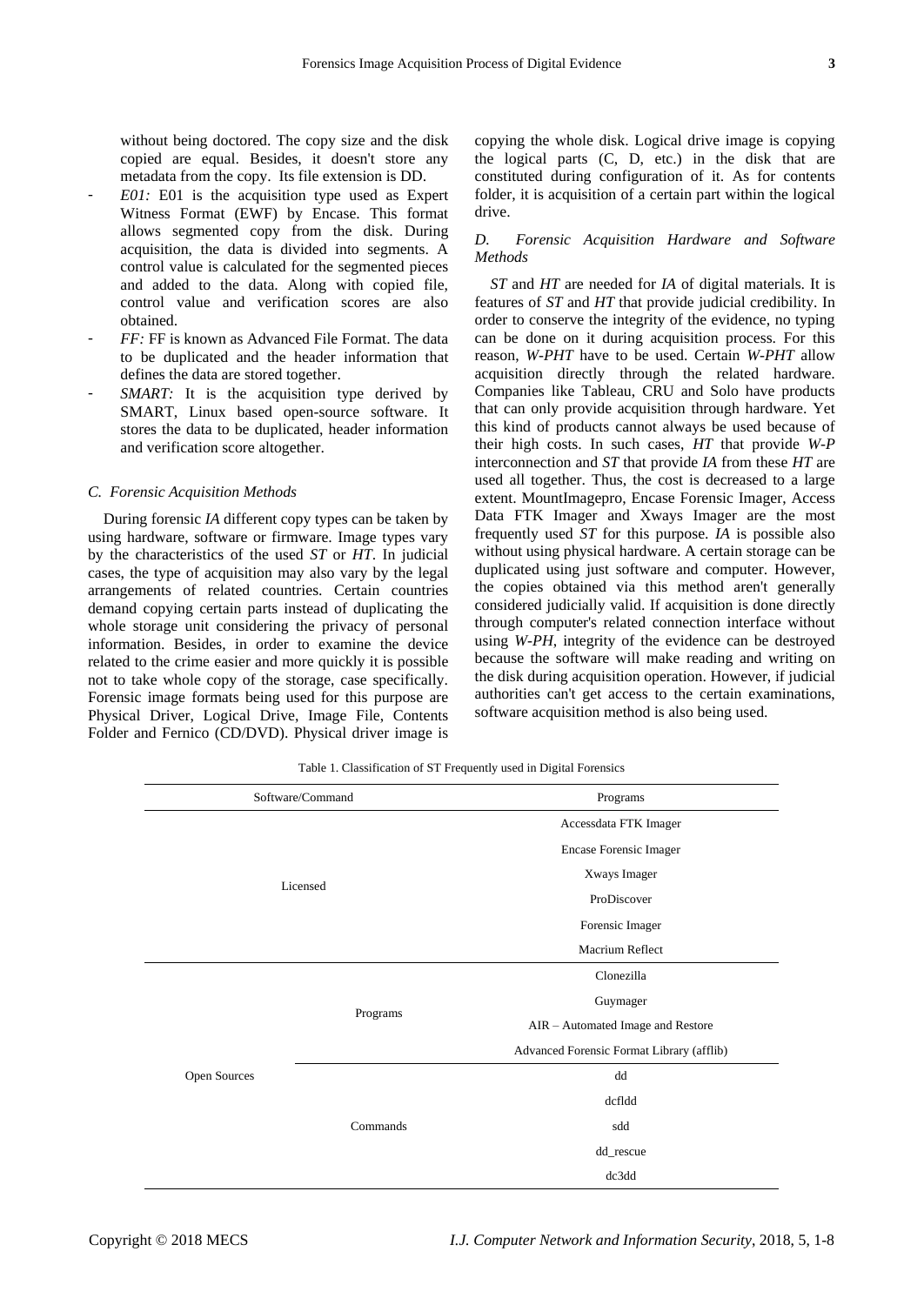- *Image Acquisition HT:* Forensic image acquisition *HT* are divided into two parts as embedded and bridges. It is possible to take the forensic copy directly through the hardware with the help of embedded devices. Copies of judicial devices that are properly connected to the hardware's connection interface can be taken with the help of configurations that are made from the web interface or those on the hardware. In this type of *IA*, there is no need to a computer or a separate software. As for *W-PHT* that are used as bridge, they vary by the type of proper connection interface that belongs to the device from which the copy is going to be taken. A computer and a hardware that will ensure the configuration of copy properties is a must for acquisition. Costs of integrated hardware are much higher than of bridge *HT.*
- *Image Acquisition ST:* Image acquisition *ST* provide an opportunity to operate depending on characteristics of *HT*. Many *ST* that are used for forensic purposes are developed in an attempt to communicate among *HT* in the lowest level. Thus, all the data on the evidence can be properly taken. *ST* that are developed close to the machine language level can interfere in all operating units of *HT*. Since this kind of *ST* are generally used by investigators or law enforcers, they are developed target-oriented. Acquisition *ST* can be examined in two groups as licensed and open source. Frequently used *ST* are shown in Table 1.

#### III. METHOD

In this study, performance of the used programs is evaluated through analyzing software and hardware *IA* processes. The examination is made on a PC with Intel I5-4460 CPU 3.2 GHz processor, 4 GB RAM and Windows 7 Professional 64 operating system. The hard disk of which image is taken is Western Digital 200 GB. In the image, there are

- Windows 7 Professional 64 bit
- Office Professional Plus 2010 64 bit
- Web browsers: Google Chrome, Internet Explorer, Safari, Opera, Mozilla Firefox
- Constant websites for all web browsers
- Chatting Software: WhatsApp Desktop, Viber Desktop, Facemessenger, Tictoc, Line
- Standard texts for chatting *ST*

In Figure 1 analysis environment image acquisition is given.



Fig.1. Analysis Environment

The image of this hard disk is taken through the following steps by using Tableau TD3, CRU Ditto and hardware RTX, CRU, Tableau bridges with the help of FTK Imager v3.4.2.6 and Forensic Imager v1.1.0. The hardware and software process steps are as follows.

Hardware image acquisition:

- *Step 1:* Link the forensic device to Tableau/CRU Ditto through its Write-Blocked interface
- *Step 2:* Link the storage unit in which the image is going to be saved to the device through the "Read-Write" interface
- *Step 3:* Check whether both devices are identified by Tableau/CRU Ditto devices.
- *Step 4:* Specify the settings during image acquisition
- *Step 5:* Enter case specific cookies (case information, date, browser)
- *Step 6:* Specify the image format (DD, E01)
- *Step 7:* Choose the HASH type of the image (MD5, SHA1)
- *Step 8:* Start the procedure

Hardware-Software image acquisition:

- *Step 1:* Link the forensics tool to the device through RTX, CRU, Tableau bridges using "Write-Blocked" interface, and the "Read-Write" interface to the PC.
- *Step 2:* Specify the image acquisition software and run (FTK Imager, Forensic Imager)
- *Step 3:* Choose the image format with the image acquisition software (DD, E01, AFF, Smart)
- *Step 4:* Enter the case information (case information, date, browser)
- *Step 5:* Specify the key settings.
- *Step 6:* Determine how many regions the image is going to be segmented.
- *Step 7:* Determine zip settings of the image.
- *Step 8:* Determine verify operation settings
- *Step 9:* Start the procedure

The process of Hardware *IA* and Hardware-Software *IA* is given for definition 1-2, in Table 2 and 3, respectively.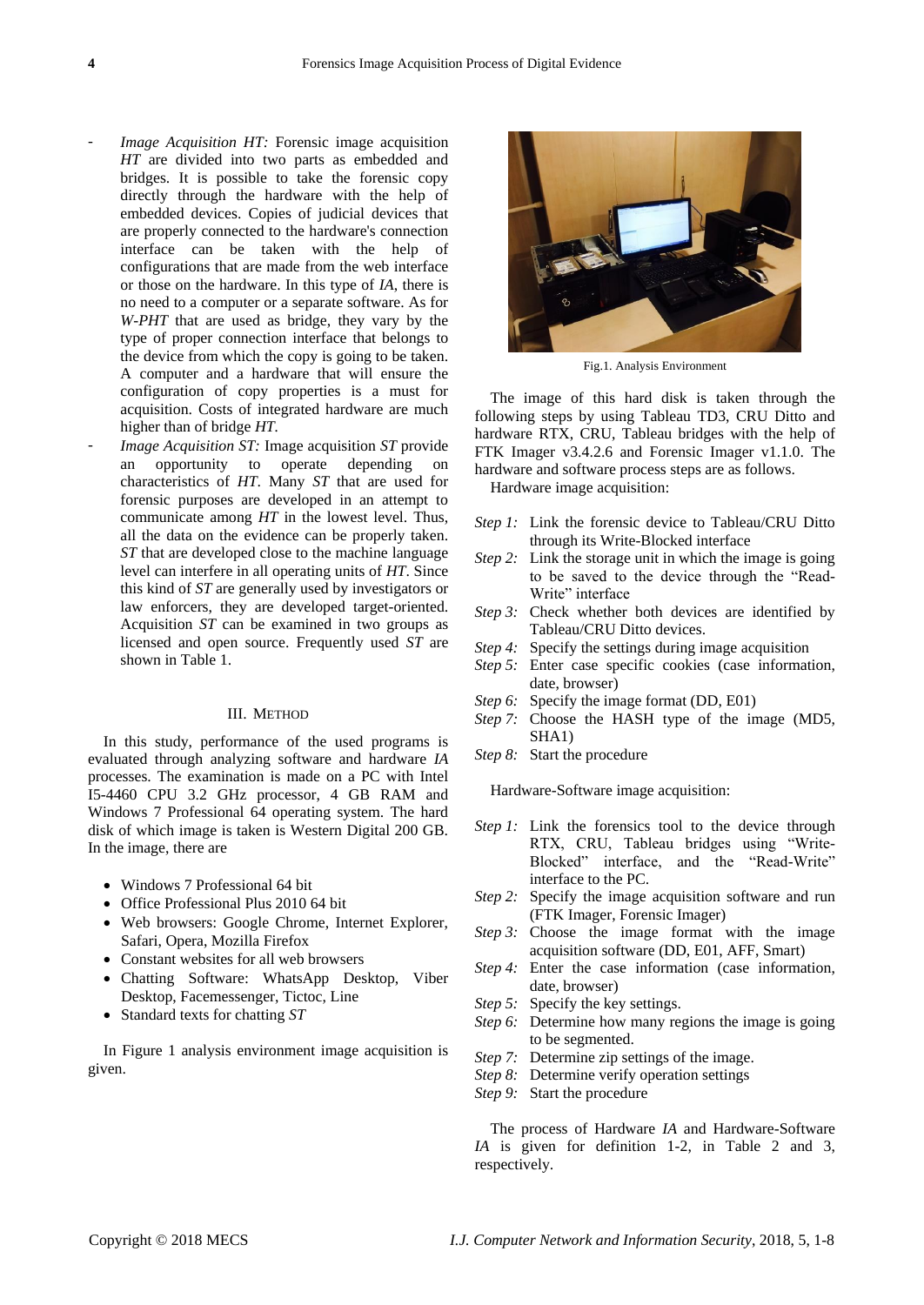| Table 2. The Bases Process of Hardware IA in Digital Forensics |  |  |  |  |  |  |  |  |  |  |
|----------------------------------------------------------------|--|--|--|--|--|--|--|--|--|--|
|----------------------------------------------------------------|--|--|--|--|--|--|--|--|--|--|

|    | Definition 1                                                                                   |  |  |  |  |  |
|----|------------------------------------------------------------------------------------------------|--|--|--|--|--|
| 1/ | Determine the W-P SOFTWARE $\rightarrow$ depending on the physical type of the forensic device |  |  |  |  |  |
| 2/ | Link the device $\rightarrow$ WRITE-BLOCK interface                                            |  |  |  |  |  |
| 3/ | Link the storage $\rightarrow$ READ-WRITE interface                                            |  |  |  |  |  |
| 4/ | Check the storage unit                                                                         |  |  |  |  |  |
| 5/ | Choose IA settings $\rightarrow$ General, Device Properties, etc.                              |  |  |  |  |  |
| 6/ | Enter the case information $\rightarrow$ Examiner, Case Number, etc.                           |  |  |  |  |  |
| 7/ | Choose the image format $\rightarrow$ DD, E01, etc.                                            |  |  |  |  |  |
| 8/ | Choose the hash type $\rightarrow$ MD5, SHA1, etc.                                             |  |  |  |  |  |
| 9/ | <b>Start IA</b> process                                                                        |  |  |  |  |  |

|     | Definition 2                                                                                |
|-----|---------------------------------------------------------------------------------------------|
| 1/  | Specify the W-P HARDWARE $\rightarrow$ The physical type of the forensic device             |
| 2/  | Determine IA SOFTWARE                                                                       |
| 3/  | Link the device $\rightarrow$ WRITE-BLOCK interface (source)&&READ-WRITE interface (target) |
| 4/  | <b>Start IA HARDWARE and SOFTWARE</b>                                                       |
| 5/  | Choose the format of IA SOFTWARE                                                            |
| 6/  | Choose hash type $\rightarrow$ MD5, SHA1, etc.                                              |
| 7/  | Enter the case information $\rightarrow$ Examiner, Case Number, etc.                        |
| 8/  | Decide encryption of image                                                                  |
| 9/  | Decide segmented of image                                                                   |
| 10/ | Decide compression of image                                                                 |
| 11/ | Decide verification of image                                                                |
| 12/ | Start IA process                                                                            |

# IV. RESULTS

Whenever there are a lot of digital materials that can be a crime, image acquisition times are very important. For investigators, the most important parameter is to start the analysis process by acquisition the forensic copy without the integrity and accuracy of the evidence. The time becomes a much more important parameter for digital investigation when the forensic copy needs to be taken from the crime scene. Therefore, selecting fast image acquisition tools will shorten the process considerably. In addition, the connection ports version on the device greatly affect duration of acquisition process. It is important to use the USB3.0 connection interface for this process.

In this study, image acquisition times of widely used tools are shown. In the first step of the running, a comparison among the talents of FTK, Forensic, Encase and Xway Imager is made and the results are given in Table 4.

|                       |                                     | <b>FTK</b>               | Forensic | Encase | X way  |
|-----------------------|-------------------------------------|--------------------------|----------|--------|--------|
|                       | Physical                            | $+$                      | $+$      | $+$    | $^{+}$ |
|                       | Logical                             | $+$                      | $+$      | $+$    | $^{+}$ |
| Evidence Type         | Image File                          | $+$                      |          | $^{+}$ | $^{+}$ |
|                       | <b>Contents Folder</b>              | $+$                      | ٠        |        |        |
|                       | Fernico Device<br>(multiple CD/DVD) | $+$                      | $^{+}$   | $+$    | $^{+}$ |
|                       | Raw                                 | $+$                      | $+$      | $+$    | $+$    |
|                       | Smart                               | $+$                      |          |        |        |
| Image Type            | E <sub>01</sub>                     | $+$                      | $^{+}$   | $+$    |        |
|                       | <b>AFF</b>                          | $+$                      | $^+$     |        |        |
|                       | Others                              | $\overline{\phantom{a}}$ | ۰        |        | $^{+}$ |
| Fragmentation         |                                     | $+$                      | $+$      | $+$    | $+$    |
| Compression           |                                     | $+$                      | $^{+}$   | $^{+}$ | $^+$   |
| Encryption            |                                     | $^{+}$                   |          | $+$    | $^+$   |
| <b>Image Mounting</b> |                                     | $+$                      |          | $+$    | $^{+}$ |
| Decrypt               |                                     | $^{+}$                   |          |        | $^+$   |
| Verify                |                                     | $+$                      | $^{+}$   | $^{+}$ |        |
| Capture Memory        |                                     | $+$                      |          | $+$    | $+$    |
|                       | MD <sub>5</sub>                     | $+$                      | $^{+}$   | $+$    | $+$    |
| Hash                  | SHA1                                | $+$                      | $+$      | $+$    | $^{+}$ |
|                       | <b>SHA256</b>                       |                          | $+$      |        | $^{+}$ |
|                       | Others                              |                          |          |        | $^{+}$ |

Table 4. Comparison of *IA* HT

When Table 2 is taken into account, it can be said that the commonly used software FTK Imager is more efficient than other *ST* [22-26]. In the second step of the running the names of the *HT*, image types and sourcetarget connection interface information are compared and presented in Table 5 and Table 6 [20,25-28].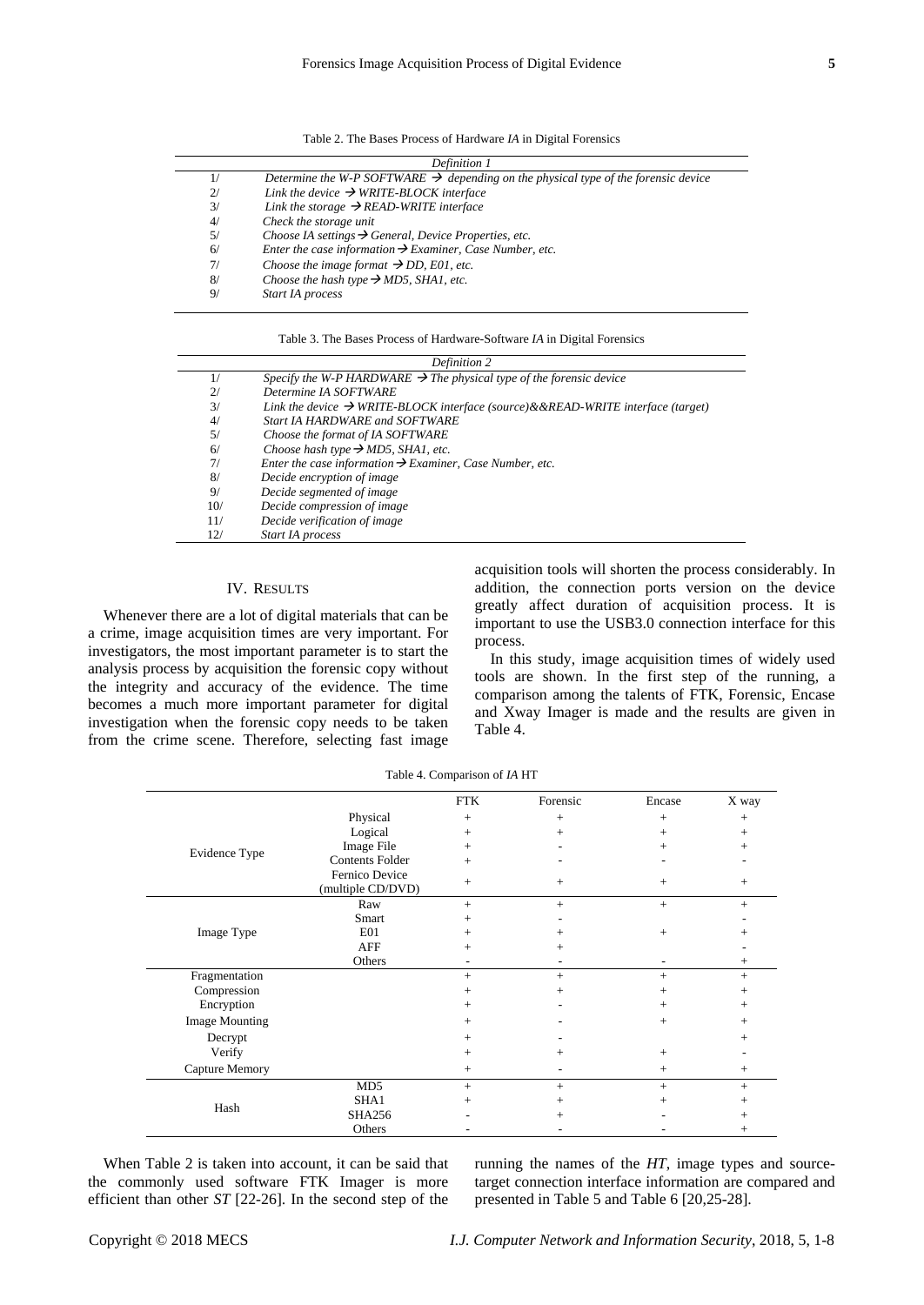## Table 5. Properties of Acquisition *HT*

| Duplicate Type | Hardware                          | Write Protection<br>Interface              | Target Interface   | Image format | Hash                    | Compression |
|----------------|-----------------------------------|--------------------------------------------|--------------------|--------------|-------------------------|-------------|
| Hardware       | Tableau TD3<br>Forensic<br>Imager | USB, SATA,<br>Expansion,<br><b>Network</b> | USB, SATA, Network | DD<br>E01    | MD <sub>5</sub><br>SHA1 | +           |
| Hardware       | CRU Ditto                         | IDE, USB, eSATA,<br>Expansion, Network     | Network, eSATA     | DD<br>E01    | MD <sub>5</sub><br>SHA1 | $^+$        |

## Table 6. Properties of Hardware-Software Duplicator

| Hardware                                          | Write Protection Interface                           | Target Interface             |  |
|---------------------------------------------------|------------------------------------------------------|------------------------------|--|
| Tableau SATA/IDE Bridge (T35U)                    | USB, IDE, SATA                                       | <b>USB 3.0</b>               |  |
| Digital Intelligence USB 3.0 Forensic Card Reader | xD, SD, MMC, MicroSD, Memory<br>Stick, Compact Flash | $UBB$ 3.0                    |  |
| Tableau Forensic USB 3.0 Bridge (T8U)             | $USB 3.0$                                            | <b>USB 3.0</b>               |  |
| Tableau Forensic SAS Bridge (TK6U)                | <b>SAS</b>                                           | <b>USB 3.0</b>               |  |
| Tableau Forensic Firewire Bridge (TK9)            | Fireware, USB 2.0                                    | Fireware 800/400             |  |
| <b>CRU Wiebetech Forensic RTX</b>                 | <b>SATA</b>                                          | USB 3.0, SATA                |  |
| <b>CRU</b> DataDiode                              | UBB3.0                                               | <b>USB 3.0</b>               |  |
| <b>CRU USB Write Blocker</b>                      | $USB 3.0$                                            | $UBB$ 3.0                    |  |
| <b>CRU</b> Forensic UltraDock                     | SATA.IDE                                             | <b>USB 3.0, eSATA, FW800</b> |  |
| CRU Media Write Blocker                           | Compact Flash, SD, XD                                | <b>USB 3.0</b>               |  |

In the last step of the running, considerations in the joint review according to the findings derived from hardware and software acquisitions are determined and the results are given in Table 7 and Table 8.

| Device | Format    | Time     | <b>Verification Time</b> | <b>Average Transmission Rate</b> | Interface Type |
|--------|-----------|----------|--------------------------|----------------------------------|----------------|
|        | E01       | 01.10.26 | 01.08.45                 | n/a                              | Sata           |
| DITTO  | <b>DD</b> | 01120    | 010027                   | $-1$                             | $C - 1$        |

E01 66.3 MB/sec Sata<br>TABLEAU E01 01.25.00 66.3 MB/sec Sata

Table 7. Findings Derived during Hardware *IA* 

Table 8. Findings Derived during Software *IA*

DD 01.12.58 01.08.37 n/a Sata

DD 01.25.00 78.3 MB/sec Sata

| <b>Bridge</b>  | Program              | Format     | Image Type              | Time     | Average<br>Transmission<br>Rate | Size   | Disc<br>Interface | PC<br>Interface<br>Type |
|----------------|----------------------|------------|-------------------------|----------|---------------------------------|--------|-------------------|-------------------------|
|                |                      |            | Compression - 0         | 01.12.12 | n/a                             | 186 GB | eSATA             | <b>USB 3.0</b>          |
|                | <b>FTK</b><br>Imager | <b>E01</b> | Compression -<br>Middle | 01.08.57 | n/a                             | 186 GB | eSATA             | <b>USB 3.0</b>          |
|                |                      | DD         |                         | 01.30.21 | n/a                             | 186 GB | eSATA             | <b>USB 3.0</b>          |
| <b>RTX</b>     |                      |            | Compression - 0         | 02.14.36 | 37.080                          | 186 GB | eSATA             | <b>USB 3.0</b>          |
|                | Forensic<br>Imager   | E01        | Compression -<br>Middle | 02.15.39 | 36.130                          | 186 GB | eSATA             | <b>USB 3.0</b>          |
|                |                      | DD         |                         | 01.18.48 | 42.306                          | 186 GB | eSATA             | <b>USB 3.0</b>          |
|                |                      |            | Compression - 0         | 01.03.20 | n/a                             | 186 GB | eSATA             | <b>USB 3.0</b>          |
|                | <b>FTK</b><br>Imager | <b>E01</b> | Compression -<br>Middle | 01.02.14 | n/a                             | 186 GB | eSATA             | <b>USB 3.0</b>          |
| <b>CRU</b>     |                      | DD         |                         | 01.02.27 | n/a                             | 186 GB | eSATA             | <b>USB 3.0</b>          |
|                |                      |            | Compression - 0         | 02.09.22 | 36.972                          | 186 GB | eSATA             | <b>USB 3.0</b>          |
|                | Forensic<br>Imager   | E01        | Compression -<br>Middle | 01.31.32 | 37.217                          | 186 GB | eSATA             | <b>USB 3.0</b>          |
|                |                      | DD         |                         | 01.17.04 | 43.511                          | 186 GB | eSATA             | <b>USB 3.0</b>          |
|                |                      |            | Compression - 0         | 01.04.32 | n/a                             | 186 GB | eSATA             | <b>USB 3.0</b>          |
| <b>TABLEAU</b> | <b>FTK</b><br>Imager | E01        | Compression -<br>Middle | 01.02.09 | n/a                             | 186 GB | eSATA             | <b>USB 3.0</b>          |
|                |                      | DD         |                         | 01.03.09 | n/a                             | 186 GB | eSATA             | <b>USB 3.0</b>          |
|                |                      |            | Compression - 0         | 01.30.27 | 36.858                          | 186 GB | eSATA             | <b>USB 3.0</b>          |
|                | Forensic<br>Imager   | E01        | Compression -<br>Middle | 01.30.57 | 36.655                          | 186 GB | eSATA             | <b>USB 3.0</b>          |
|                |                      | DD         |                         | 01.17.34 | 42.976                          | 186 GB | eSATA             | <b>USB 3.0</b>          |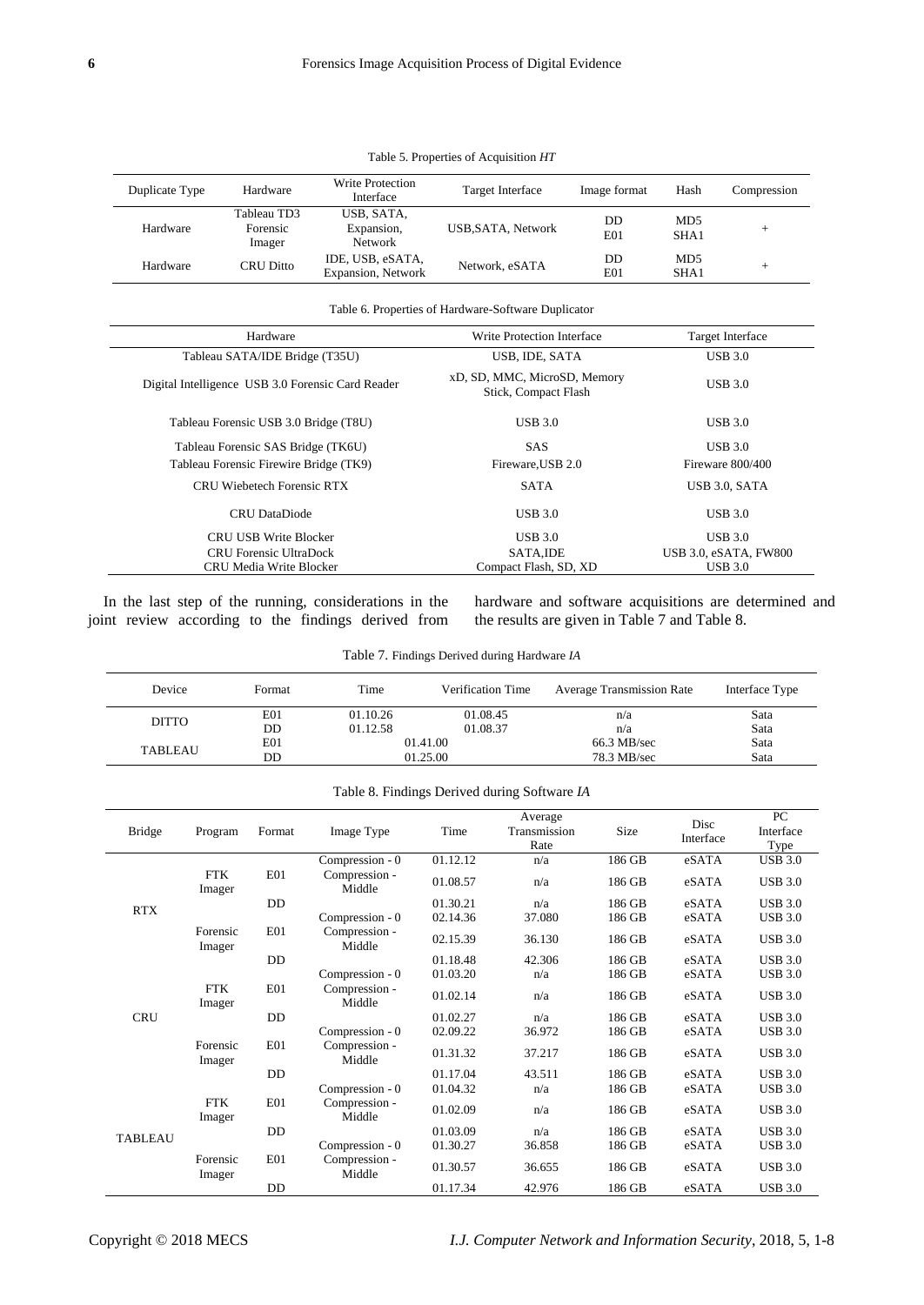The durations measured with FTK Imager and Forensic Imager *ST* and through the devices CRU, TABLEAU and

RTX are shown in Figure 2.



Fig.2. The Durations Measured with FTK Imager and Forensic Imager from the Devices CRU-TABLEAU-RTX

After evaluating the results derived from Table 5 and Table 6, it can be seen that;

- *IA* process take a shorter time through FTK Imager, comparing it with Forensic Imager.
- Hardware IA lasts shorter with Tableau than it does with CRU Ditto.
- FTK Imager is faster when using bridge.
- CRU Ultradock, CRU RTX, Tableau Bridge take images in close durations.

Findings show that, if the stated devices are available it becomes more of an issue for an investigator to use them properly in order to save time.

#### V. CONCLUSIONS

In digital forensics, live analysis without damaging the originality of evidences or *IA* process underpin the investigation. In judicial cases, for digital forensics specialists to analyze the electronic evidences definitely either *W-P* interfaces must be used or live analysis has to be done. Thus, the evidence can be examined without being falsified during the judicial process. In this study, the judicial process through acquisition *W-P* hardware and software images is examined. Findings on hand show that Tableau TD3 is faster than Ditto CRU at hardware *IA*. As for hardware and software *IA* via bridges, it is observed that FTK Imager, completes the process faster than Forensic Imager, yet they take images in close durations. These findings will lead the way for using the acquisition period effectively. If the stated tools are available and the factors which are complicating the digital forensics investigators acquisition process are known, the whole process can be much more productive through proper planning.

Following this study; performances of disk type, connection type of the disk and *IA* software during *IA* process will be evaluated.

## **REFERENCES**

- [1] A. Lazzez, T. Slimani,"Forensics Investigation of Web Application Security Attacks", *International Journal of Computer Network and Information Security*, vol.7, no.3, pp.10-17, 2015.DOI: 10.5815/ijcnis.2015.03.02.
- [2] Y. Prayudi, A. Ashari, T. K. Priyambodo, "A Proposed Digital Forensics Business Model to Support Cybercrime Investigation in Indonesia". *International Journal of Computer Network and Information Security*, vol. 7 no. 11, 1, 2015.
- [3] J. Sharma, M. Singh, "CUDA based Rabin-Karp Pattern Matching for Deep Packet Inspection on a Multicore GPU", *International Journal of Computer Network and Information Security*, vol.7, no.10, pp. 70-77, 2015.DOI: 10.5815/ijcnis.2015.10.08.
- [4] S. Jaiswal, S. Dhavale, "Video Forensics in Temporal Domain using Machine Learning Techniques". *International Journal of Computer Network and Information Security*, vol. 5 no. 9, 58, 2013.
- [5] Y. Vural, Ş. Sağıroğlu, "A Review on Enterprise Information Security and Standards". Journal of the Faculty of Engineering and Architecture of Gazi University, vol. 23 no. 2, 2008.
- [6] M. Geddes, P. B. Zadeh, "Forensic analysis of private browsing. In Cyber Security and Protection of Digital Services (Cyber Security)", *2016 International Conference On,* pp. 1-2. IEEE, 2016.
- [7] K. Conlan, L. Baggili, F. Breitinger, "Anti-forensics: Furthering digital forensic science through a new extended, granular taxonomy". *Digital Investigation*, vol. 18, pp. 66-75, 2016.
- [8] B. Carrier, "File system forensic analysis". Addison-Wesley Professional, 2005.
- [9] U. Akalın, Ç. Uluyol, "Mobile Devices, Mobile Forensic Informatics and Proposed Process Model", *XVIII. Akademik Bilişim Konferansı*, 2016.